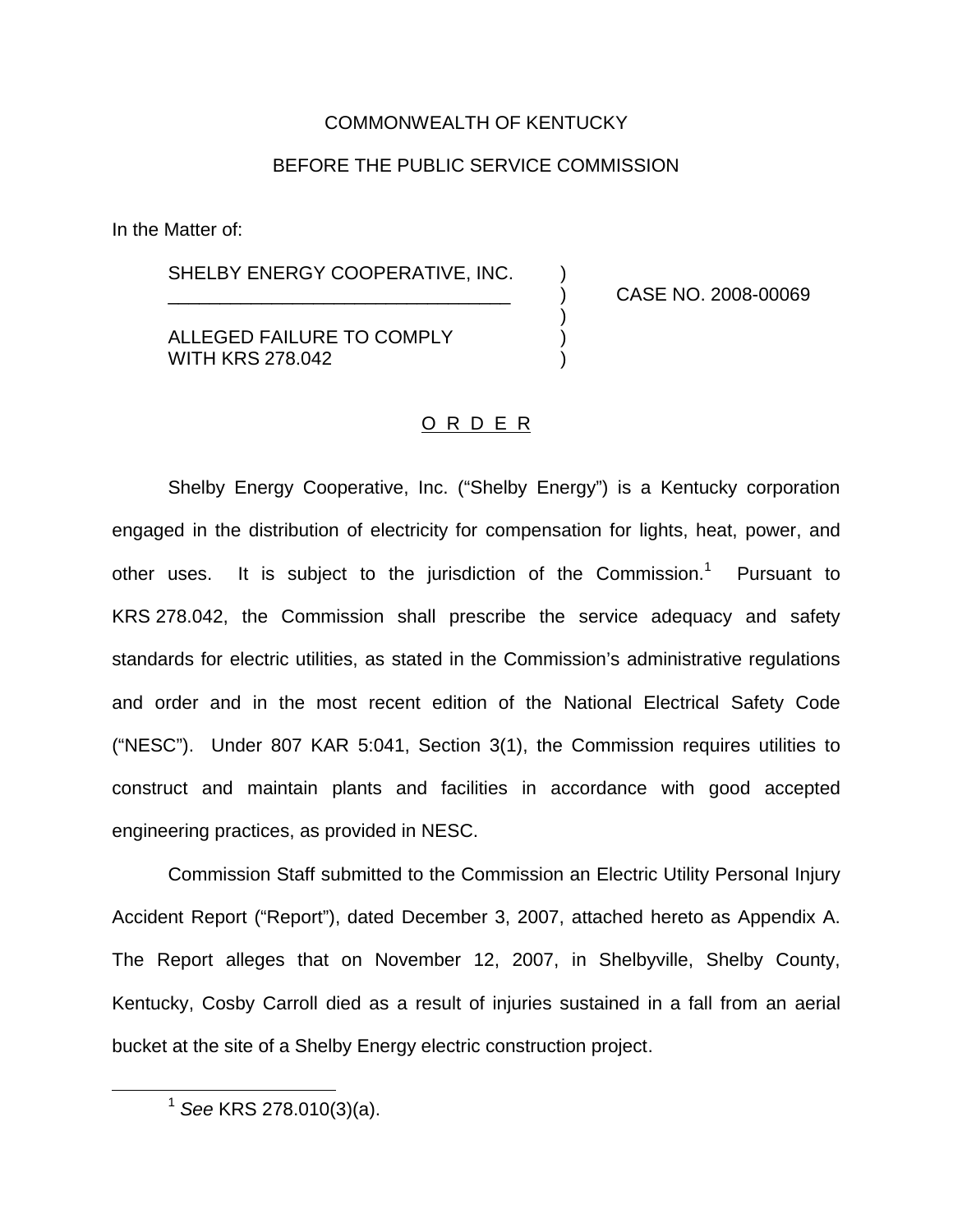In March 2006, Shelby Energy hired Dobson Power Line Construction ("Dobson Construction") to serve as a contractor for a 3-year electric system construction project.<sup>2</sup> Mr. Carroll was a Dobson Construction employee and served as a lineman. Dobson Construction had a supervisor on site on the day of the accident. According to the Report, the supervisor stated that he conducted a verbal job briefing with the employees prior to the start of the work on the day of the accident, but that there were no written work briefings relating to this job.

On the day of the accident, a Dobson Construction contract crew was working on a reconductoring job, upgrading an old single-phase circuit with a new three-phase circuit and neutral. Prior to the accident, the crew had attached the three conductors and the neutral line to individual ropes which were then attached to a single rope. The single rope was strung through a dolly in order to pull the four individual lines up to the pole for attachment. When the accident occurred, Mr. Carroll was in the bucket of a truck approximately 30 feet above the ground waiting to transfer the four individual ropes into their respective dollies. The Report indicates that the latch of the primary dolly had not been properly fastened after the rope was strung through it. When the rope was pulled, it slipped out of the unfastened dolly at a high velocity, striking Mr. Carroll and pulling him out of the bucket. He slid approximately 8 feet down the boom and then fell approximately 26 feet, striking the back outrigger box of the truck and falling to the ground. Mr. Carroll was air-lifted to University Hospital in Louisville, Kentucky where he later died due to injuries sustained in the fall.

 $2$  Dobson Construction was selected as the contractor after having submitted a winning bid to Shelby Energy for its project, as required under the regulations for the United States Department of Agriculture's Rural Utilities Service.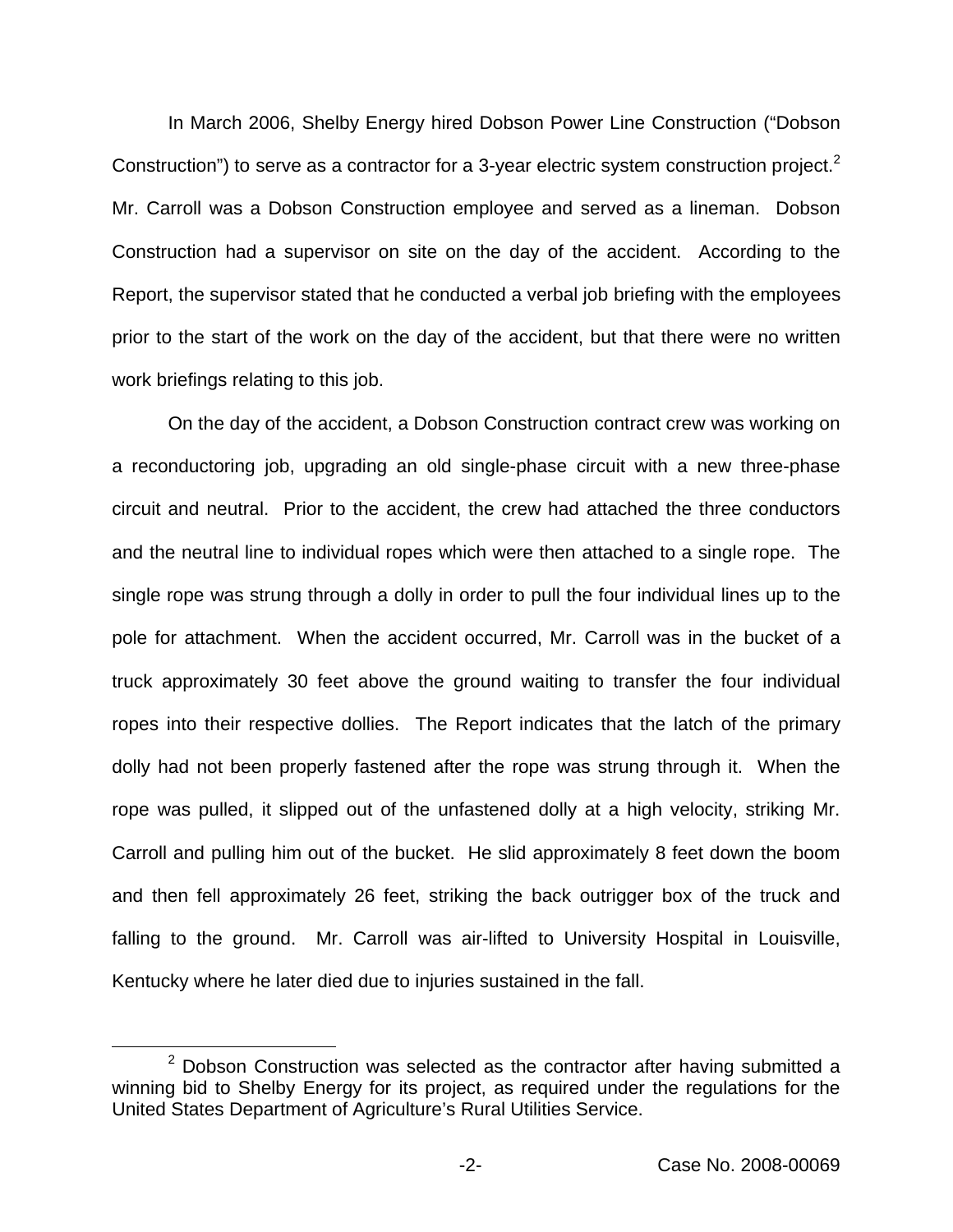Mr. Carroll was reportedly wearing his safety harness at the time of the accident. However, for unknown reasons, Mr. Carroll failed to attach the lanyard of the harness to the bucket of the truck. A witness at the scene states that, prior to the accident, he witnessed Mr. Carroll attach and detach his lanyard numerous times as he got into and out of the bucket that day.

The Report noted four probable violations of Commission Regulation 807 KAR 5:041, Section 3(1). All alleged violations arise under the 2007 edition of NESC. The alleged violations are as follows:

NESC Section 42: General rules for employees:

- 1. 420-C-4: Employees who work on or in the vicinity of energized lines shall consider all of the effects of their actions, taking into account their own safety as well as the safety of other employees on the job site, or on some other part of the affected electric system, the property of others, and the public in general.
- 2. 420-K-1: At elevated locations above 3 m (10 ft), climbers shall be attached to equipment or structures by a fall protection system while at the worksite, at a rest site, in aerial devices, helicopters, cable carts, and a boatswain's chair.
- 3. 420-K-4: Fall arrest equipment shall be attached to a suitable anchorage.
- 4. 420-K-5: The employee shall determine that all components of the fall protection system are properly engaged and that the employee is secure in the line-worker's body belt, harness, or any other fall protection system.

The Commission, on its own motion, HEREBY ORDERS that:

1. Shelby Energy shall submit to the Commission, within 20 days of the date

of this Order, a written response to the allegations contained in the Report.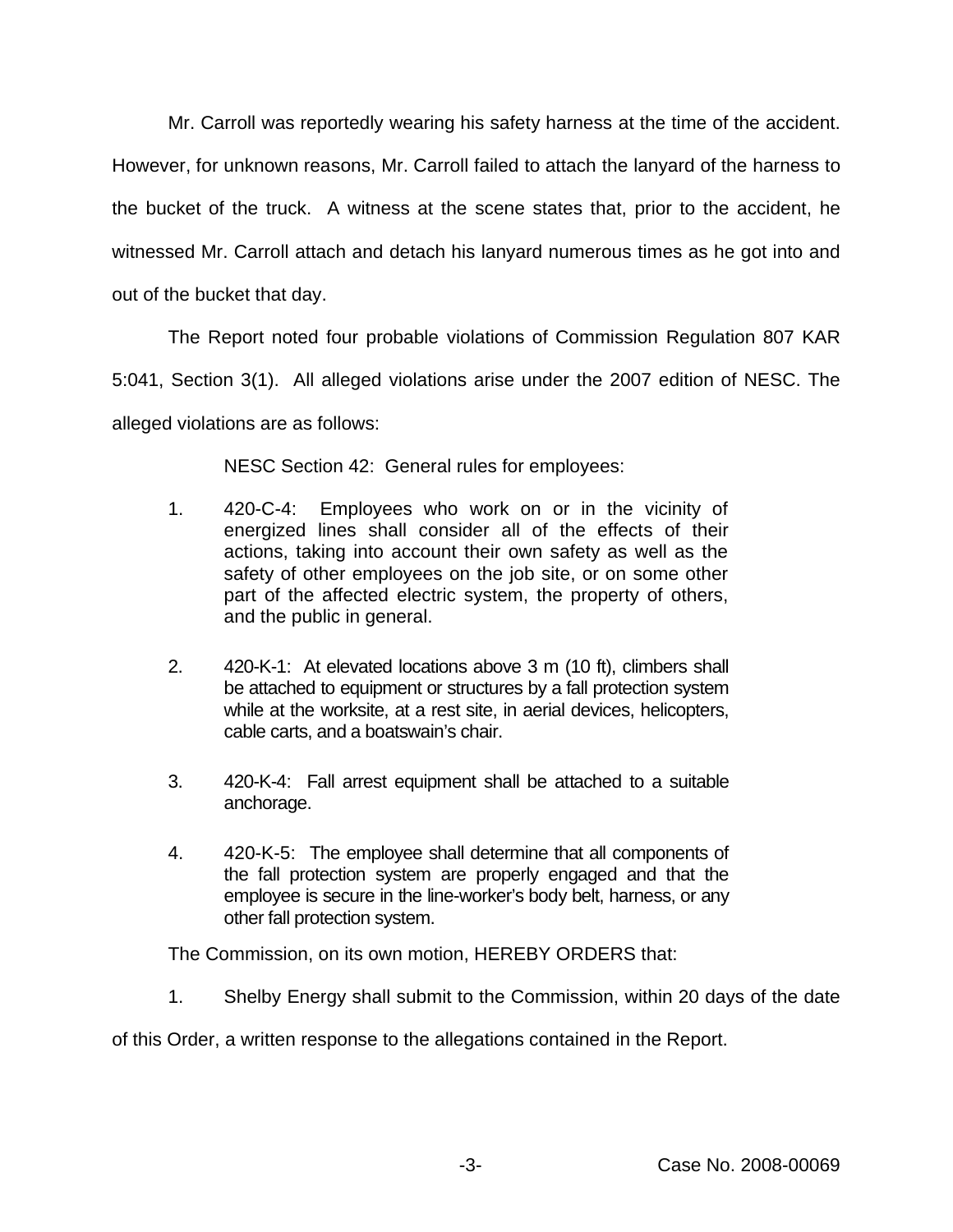2. Shelby Energy shall appear on April 22, 2008 at 9:00 a.m., Eastern Daylight Time, in Hearing Room 1 of the Commission's offices at 211 Sower Boulevard in Frankfort, Kentucky to present evidence concerning the incident which is the subject of the Report. Specifically, Shelby Energy shall present evidence as to the four violations of KRS 278.042 and the NESC and to show cause as to why it should not be held subject to the penalties of KRS 278.990 for the alleged failure to comply with the aforementioned Commission regulation.

3. The Report, attached hereto as Appendix A, is made a part of the record in this case.

4. Any requests for an informal conference with Commission Staff shall be set forth in writing and filed with the Commission within 20 days of the date of this Order.

Done at Frankfort, Kentucky, this 7<sup>th</sup> day of March, 2008.

By the Commission

ATTEST:

**Executive Director**